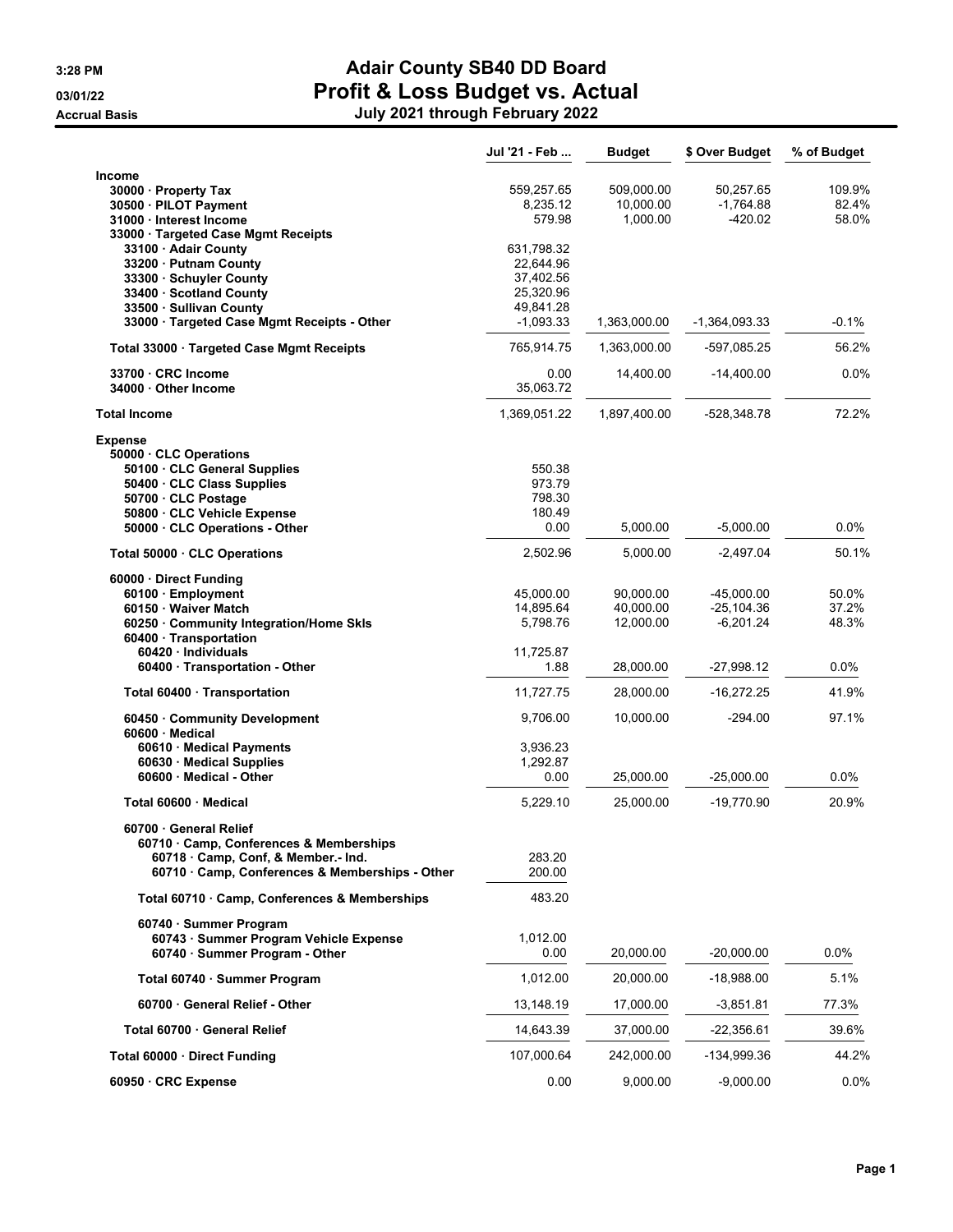|                                                               | Jul '21 - Feb        | <b>Budget</b>      | \$ Over Budget       | % of Budget      |
|---------------------------------------------------------------|----------------------|--------------------|----------------------|------------------|
| 61000 Funding to Other Counties                               |                      |                    |                      |                  |
| 61100 · Funding to Putnam County                              | 521.56               |                    |                      |                  |
| 61200 · Funding to Schuyler County                            | 3.202.12             |                    |                      |                  |
| 61300 · Funding to Scotland County                            | 1,109.78             |                    |                      |                  |
| 61400 · Funding to Sullivan County                            | 2,278.60             |                    |                      |                  |
| 61000 · Funding to Other Counties - Other                     | 0.00                 | 30,000.00          | -30,000.00           | $0.0\%$          |
| Total 61000 Funding to Other Counties                         | 7,112.06             | 30,000.00          | -22,887.94           | 23.7%            |
| 80000 · Programming - Indirect                                |                      |                    |                      |                  |
| 80500 Accreditation                                           | 0.00                 | 10,000.00          | $-10,000.00$         | 0.0%             |
| 81000 · Board Expense<br>82000 Governmental Relations         | 565.28<br>0.00       | 1,000.00<br>250.00 | -434.72<br>$-250.00$ | 56.5%<br>$0.0\%$ |
| 83000 Conferences/Workshops                                   |                      |                    |                      |                  |
| 83300 · Conferences/Workshops-General                         | 2,000.00             |                    |                      |                  |
| 83000 · Conferences/Workshops - Other                         | 2,788.65             | 5,000.00           | $-2,211.35$          | 55.8%            |
| Total 83000 Conferences/Workshops                             | 4,788.65             | 5,000.00           | $-211.35$            | 95.8%            |
| 83500 Depreciation Expense                                    | 26,950.57            |                    |                      |                  |
| 84000 Dues and Memberships                                    | 2,541.53             | 3,500.00           | $-958.47$            | 72.6%            |
| 85000 · Employee Travel                                       |                      |                    |                      |                  |
| 71150 · TCM Adair Mileage                                     | 2,427.92             |                    |                      |                  |
| 72150 · TCM Putnam Mileage                                    | 740.15               |                    |                      |                  |
| 73150 · TCM Schuyler Mileage<br>74150 · TCM Scotland Mileage  | 687.12<br>83.44      |                    |                      |                  |
| 75150 · TCM Sullivan Mileage                                  | 1,249.24             |                    |                      |                  |
| 85000 · Employee Travel - Other                               | 394.86               | 22,000.00          | -21,605.14           | 1.8%             |
| Total 85000 · Employee Travel                                 | 5,582.73             | 22,000.00          | -16,417.27           | 25.4%            |
| 86000 · Insurance                                             |                      |                    |                      |                  |
| 86100 Directors & Officers                                    | 425.00               |                    |                      |                  |
| 86500 · Workers' Compensation                                 | $-150.00$            |                    |                      |                  |
| 86000 Insurance - Other                                       | 8,432.35             | 26,000.00          | -17,567.65           | 32.4%            |
| Total 86000 Insurance                                         | 8,707.35             | 26,000.00          | $-17,292.65$         | 33.5%            |
| 87000 Office Expenses                                         |                      |                    |                      |                  |
| 87100 Office Supplies                                         |                      |                    |                      |                  |
| 87110 Office Supplies-Country Club                            | 1,502.10<br>2,151.35 |                    |                      |                  |
| 87120 Office Supplies-McPherson<br>87130 Office Supplies- PPE | 215.90               |                    |                      |                  |
| 87100 · Office Supplies - Other                               | 0.00                 | 7,000.00           | $-7,000.00$          | 0.0%             |
| Total 87100 · Office Supplies                                 | 3,869.35             | 7,000.00           | $-3,130.65$          | 55.3%            |
| 87200 · Postage                                               |                      |                    |                      |                  |
| 87210 · Postage-General                                       | 633.68               |                    |                      |                  |
| 87220 · Postage-TCM                                           | 527.30               |                    |                      |                  |
| 87200 · Postage - Other                                       | 0.00                 | 1,750.00           | $-1,750.00$          | 0.0%             |
| Total 87200 · Postage                                         | 1,160.98             | 1,750.00           | -589.02              | 66.3%            |
| 87300 Advertising/Marketing                                   | 697.35               | 1,000.00           | $-302.65$            | 69.7%            |
| 87400 Copier                                                  |                      |                    |                      |                  |
| 87410 Copier-Country Club                                     | 279.00               |                    |                      |                  |
| 87420 · Copier-McPherson                                      | 1,470.50             |                    |                      |                  |
| 87400 · Copier - Other                                        | 0.00                 | 1,500.00           | $-1,500.00$          | 0.0%             |
| Total 87400 · Copier                                          | 1,749.50             | 1,500.00           | 249.50               | 116.6%           |
| 87450 · Employee Retention/Appreciation                       | 2,255.65             | 3,500.00           | $-1,244.35$          | 64.4%            |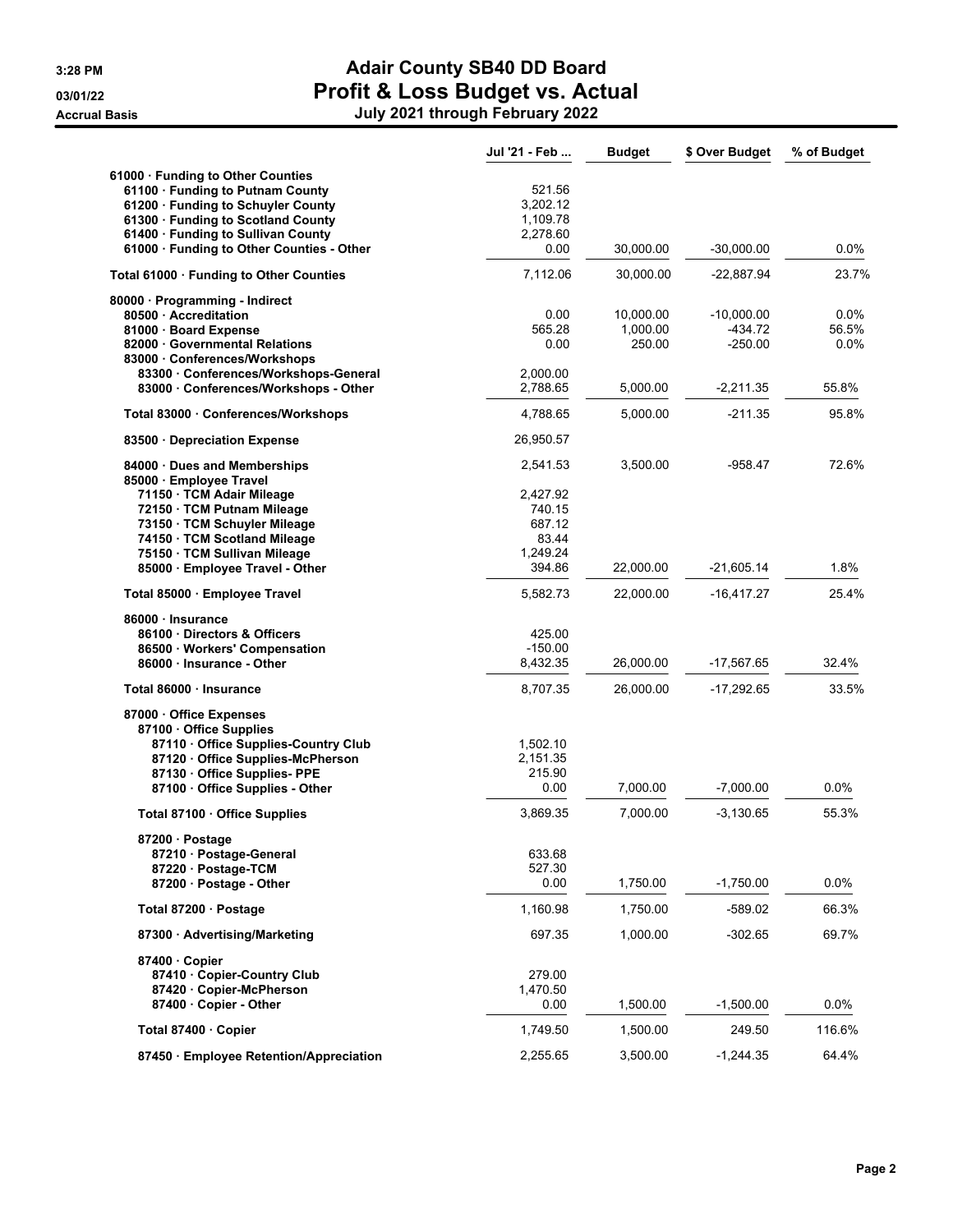|                                                    | Jul '21 - Feb | <b>Budget</b> | \$ Over Budget  | % of Budget |
|----------------------------------------------------|---------------|---------------|-----------------|-------------|
| 87700 · Building Maintenance                       |               |               |                 |             |
| 87710 Janitorial                                   |               |               |                 |             |
| 87711 · Janitorial-Country Club                    | 2.054.50      |               |                 |             |
| 87712 Janitorial-McPherson                         | 6,650.41      |               |                 |             |
| Total 87710 Janitorial                             | 8,704.91      |               |                 |             |
| 87715 · Elevator/Lift Expense<br>87720 · Lawn Care | 2,648.50      |               |                 |             |
| 87721 · Lawn Care-Country Club                     | 775.00        |               |                 |             |
| 87722 Lawn Care-McPherson                          | 295.00        |               |                 |             |
| Total 87720 Lawn Care                              | 1,070.00      |               |                 |             |
| 87730 · Snow Removal                               |               |               |                 |             |
| 87731 · Snow Removal-Country Club                  | 520.00        |               |                 |             |
| 87732 · Snow Removal-McPherson                     | 545.00        |               |                 |             |
|                                                    |               |               |                 |             |
| Total 87730 · Snow Removal                         | 1,065.00      |               |                 |             |
| 87700 · Building Maintenance - Other               | 0.00          | 20,000.00     | -20,000.00      | $0.0\%$     |
| Total 87700 · Building Maintenance                 | 13,488.41     | 20,000.00     | -6,511.59       | 67.4%       |
| 87800 · Software & Technology                      |               |               |                 |             |
| 87820 · Soft & Tech-McPherson                      | 119.40        |               |                 |             |
| 87830 · Soft & Tech- Managed IT                    | 30,191.00     |               |                 |             |
| 87800 · Software & Technology - Other              | 15,100.00     | 55,000.00     | $-39,900.00$    | 27.5%       |
| Total 87800 · Software & Technology                | 45,410.40     | 55,000.00     | -9,589.60       | 82.6%       |
| 87900 · Representative Payee Expense               | 360.00        |               |                 |             |
| Total 87000 . Office Expenses                      | 68,991.64     | 89,750.00     | -20,758.36      | 76.9%       |
| 87500 · Personnel                                  |               |               |                 |             |
| 51000 CLC Personnel                                |               |               |                 |             |
| 51100 CLC Center Salary Expense                    | 25,384.81     |               |                 |             |
| 51000 · CLC Personnel - Other                      | 4,468.05      |               |                 |             |
| Total 51000 · CLC Personnel                        | 29,852.86     |               |                 |             |
| 66000 · Payroll Expenses                           |               |               |                 |             |
| 66500 · Salary Sick                                | 17,139.12     |               |                 |             |
| 66600 · FFCRA Leave                                | 8,421.95      |               |                 |             |
| 66700 · Salary Vacation                            | 26,775.09     |               |                 |             |
| 66000 · Payroll Expenses - Other                   | 80,144.39     |               |                 |             |
|                                                    |               |               |                 |             |
| Total 66000 · Payroll Expenses                     | 132,480.55    |               |                 |             |
| 70300 · TCM Admin Salary                           | 51,395.98     |               |                 |             |
| 71110 · TCM Adair Salary Expense                   | 237,554.67    |               |                 |             |
| 71115 · TCM Adair Overtime                         | 2,435.46      |               |                 |             |
| 72110 · TCM Putnam Salary Expense                  | 14,907.04     |               |                 |             |
| 73110 · TCM Schuyler Salary Expense                | 25,894.47     |               |                 |             |
| 74110 · TCM Scotland Salary Expense                | 13,233.78     |               |                 |             |
| 75110 · TCM Sullivan Salary Expense                | 30,838.65     |               |                 |             |
| 87510 · Salary Expense                             | 144,206.23    |               |                 |             |
| 87540 · Employee Benefits                          | 172,363.67    |               |                 |             |
| 87550 · Unemployment Tax                           | 307.39        |               |                 |             |
| 87500 · Personnel - Other                          | 0.00          | 1,398,147.02  | $-1,398,147.02$ | $0.0\%$     |
| Total 87500 Personnel                              | 855,470.75    | 1,398,147.02  | -542,676.27     | 61.2%       |
| 88000 Professional Services                        |               |               |                 |             |
| 88100 Audit                                        | 8,000.00      | 7,500.00      | 500.00          | 106.7%      |
| 88200 · Legal Services                             | 0.00          | 1,000.00      | -1,000.00       | $0.0\%$     |
| 88300 · Consulting                                 | 0.00          | 500.00        | $-500.00$       | $0.0\%$     |
|                                                    |               |               |                 |             |
| Total 88000 · Professional Services                | 8,000.00      | 9,000.00      | $-1,000.00$     | 88.9%       |